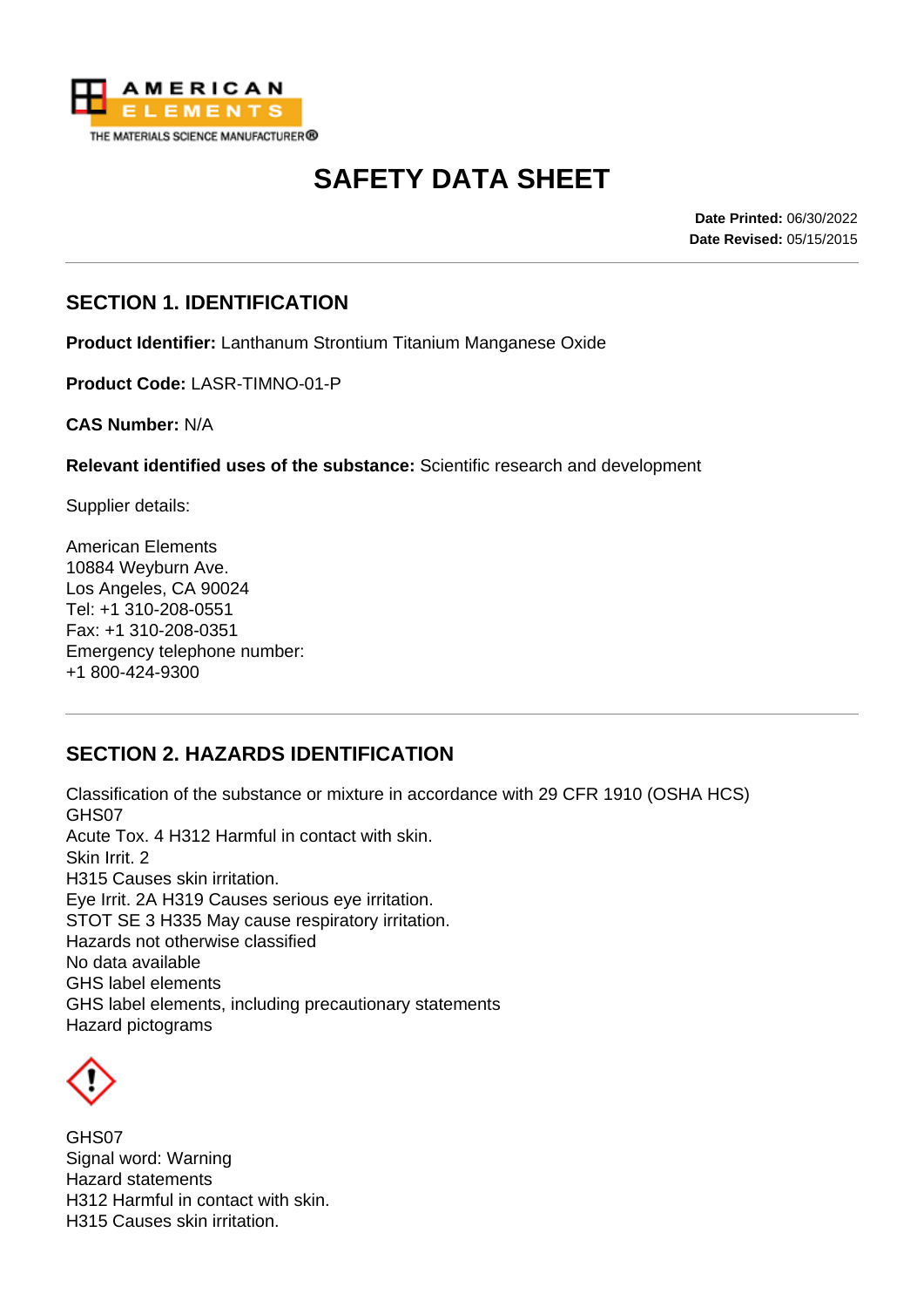H319 Causes serious eye irritation. H335 May cause respiratory irritation. Precautionary statements P261 Avoid breathing dust/fume/gas/mist/vapors/spray. P280 Wear protective gloves/protective clothing/eye protection/face protection. P305+P351+P338 IF IN EYES: Rinse cautiously with water for several minutes. Remove contact lenses, if present and easy to do. Continue rinsing. P304+P340 IF INHALED: Remove person to fresh air and keep comfortable for breathing. P405 Store locked up. P501 Dispose of contents/container in accordance with local/regional/national/international regulations. WHMIS classification D2B - Toxic material causing other toxic effects Classification system HMIS ratings (scale 0-4) (Hazardous Materials Identification System) Health (acute effects)  $= 2$  $Flammability = 0$ Physical Hazard  $= 0$ Other hazards Results of PBT and vPvB assessment PBT: N/A vPvB: N/A

# **SECTION 3. COMPOSITION/INFORMATION ON INGREDIENTS**

**Substances** CAS No. / Substance Name: Lanthanum Oxide: 1312-81-8 Strontium Oxide: 1314-11-0 Titanium Oxide: 13463-67-7 Manganese Oxide: 1344-43-0

#### **SECTION 4. FIRST AID MEASURES**

Description of first aid measures If inhaled: Supply patient with fresh air. If not breathing, provide artificial respiration. Keep patient warm. Seek immediate medical advice. In case of skin contact: Immediately wash with soap and water; rinse thoroughly. Seek immediate medical advice. In case of eye contact: Rinse opened eye for several minutes under running water. Consult a physician. If swallowed: Seek medical treatment. Information for doctor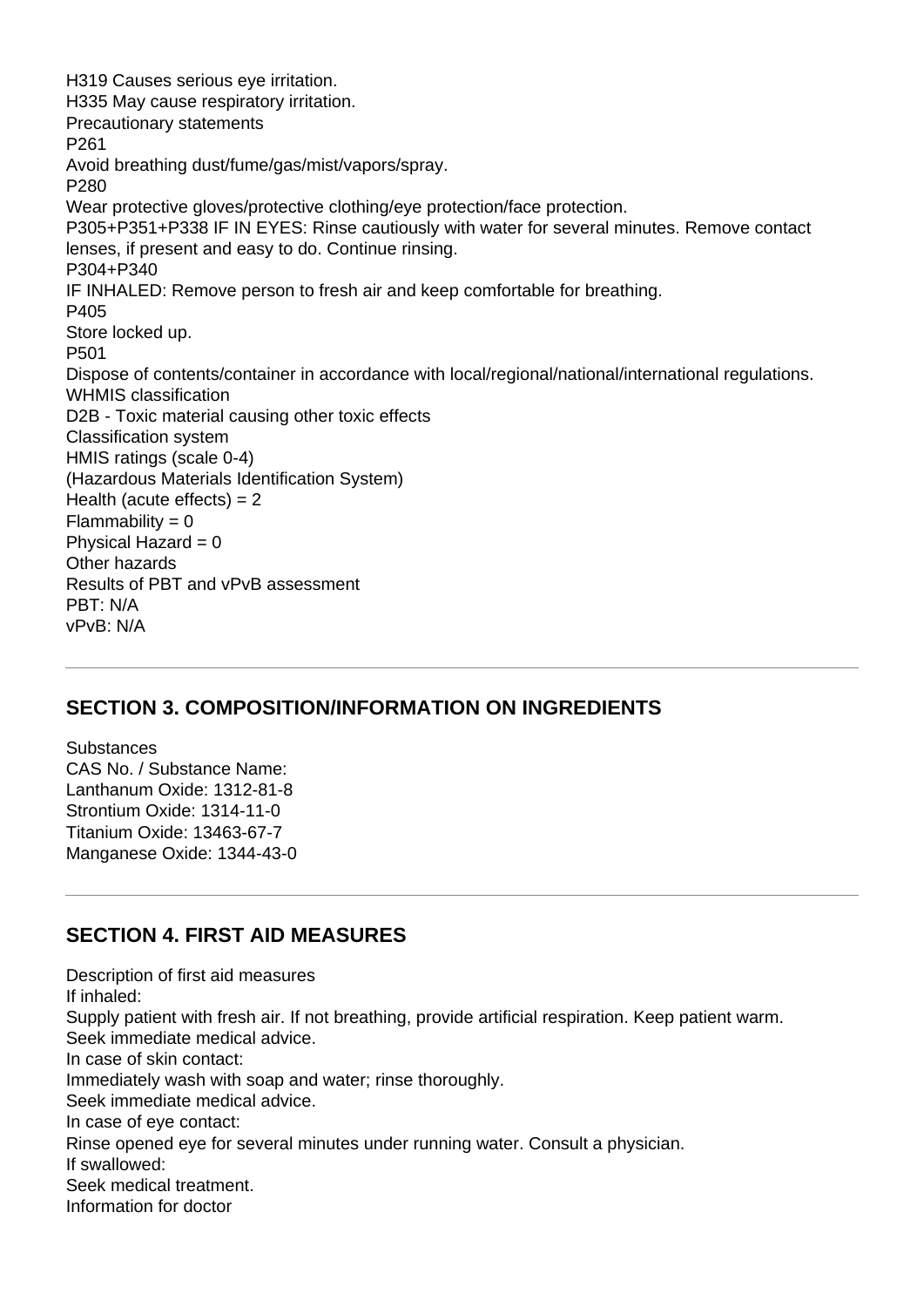Most important symptoms and effects, both acute and delayed No data available Indication of any immediate medical attention and special treatment needed No data available

# **SECTION 5. FIREFIGHTING MEASURES**

Extinguishing media Suitable extinguishing agents Product is not flammable. Use fire-fighting measures that suit the surrounding fire. Special hazards arising from the substance or mixture If this product is involved in a fire, the following can be released: Metal oxide fume Advice for firefighters Protective equipment: Wear self-contained respirator. Wear fully protective impervious suit.

# **SECTION 6. ACCIDENTAL RELEASE MEASURES**

Personal precautions, protective equipment and emergency procedures Use personal protective equipment. Keep unprotected persons away. Ensure adequate ventilation Environmental precautions: Do not allow material to be released to the environment without official permits. Methods and materials for containment and cleanup: Dispose of contaminated material as waste according to section 13. Ensure adequate ventilation. Prevention of secondary hazards: No special measures required. Reference to other sections See Section 7 for information on safe handling See Section 8 for information on personal protection equipment. See Section 13 for disposal information.

# **SECTION 7. HANDLING AND STORAGE**

#### Handling

Precautions for safe handling

Keep container tightly sealed.

Store in cool, dry place in tightly closed containers.

Ensure good ventilation at the workplace.

Information about protection against explosions and fires:

The product is not flammable

Conditions for safe storage, including any incompatibilities

Requirements to be met by storerooms and receptacles:

No special requirements.

Information about storage in one common storage facility:

Store away from oxidizing agents.

Further information about storage conditions: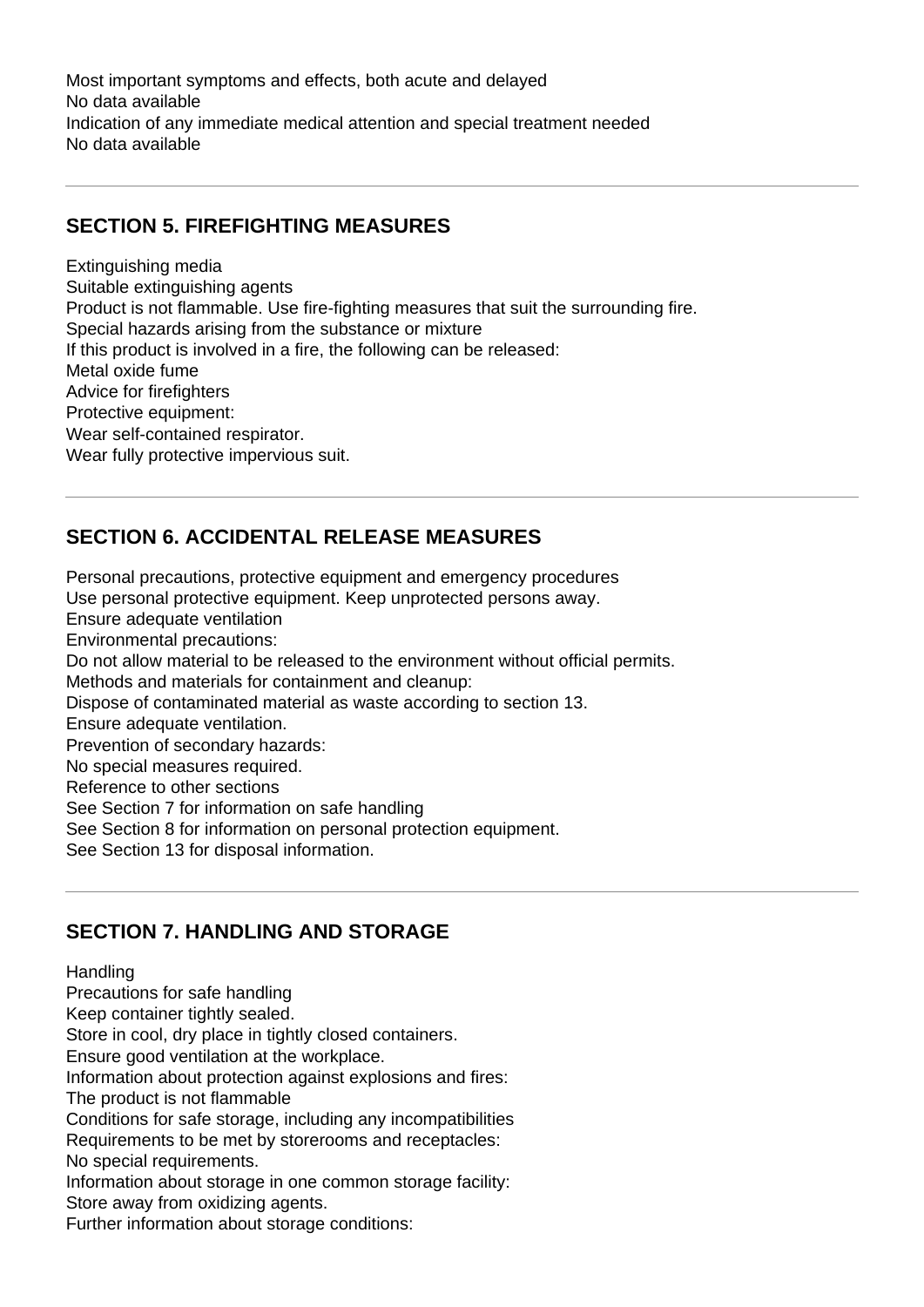Keep container tightly sealed. Store in cool, dry conditions in well-sealed containers. Specific end use(s) No data available

# **SECTION 8. EXPOSURE CONTROLS/PERSONAL PROTECTION**

Additional information about design of technical systems: Properly operating chemical fume hood designed for hazardous chemicals and having an average face velocity of at least 100 feet per minute. Exposure controls Personal protective equipment Follow typical protective and hygienic practices for handling chemicals. Keep away from foodstuffs, beverages and feed. Remove all soiled and contaminated clothing immediately. Wash hands before breaks and at the end of work. Avoid contact with the eyes and skin. Maintain an ergonomically appropriate working environment. Breathing equipment: Use suitable respirator when high concentrations are present. Recommended filter device for short term use: Use a respirator with type P100 (USA) or P3 (EN 143) cartridges as a backup to engineering controls. Risk assessment should be performed to determine if air-purifying respirators are appropriate. Only use equipment tested and approved under appropriate government standards. Protection of hands: Impervious gloves Inspect gloves prior to use. Suitability of gloves should be determined both by material and quality, the latter of which may vary by manufacturer. Material of gloves Nitrile rubber, NBR Penetration time of glove material (in minutes) 480 Glove thickness 0.11 mm Eye protection: Safety glasses Body protection: Protective work clothing.

# **SECTION 9. PHYSICAL AND CHEMICAL PROPERTIES**

Information on basic physical and chemical properties Appearance: Form: Powder Color: No data available Odor: No data available Odor threshold: No data available. pH: N/A Melting point/Melting range: No data available Boiling point/Boiling range: No data available Sublimation temperature / start: No data available Flammability (solid, gas): No data available. Ignition temperature: No data available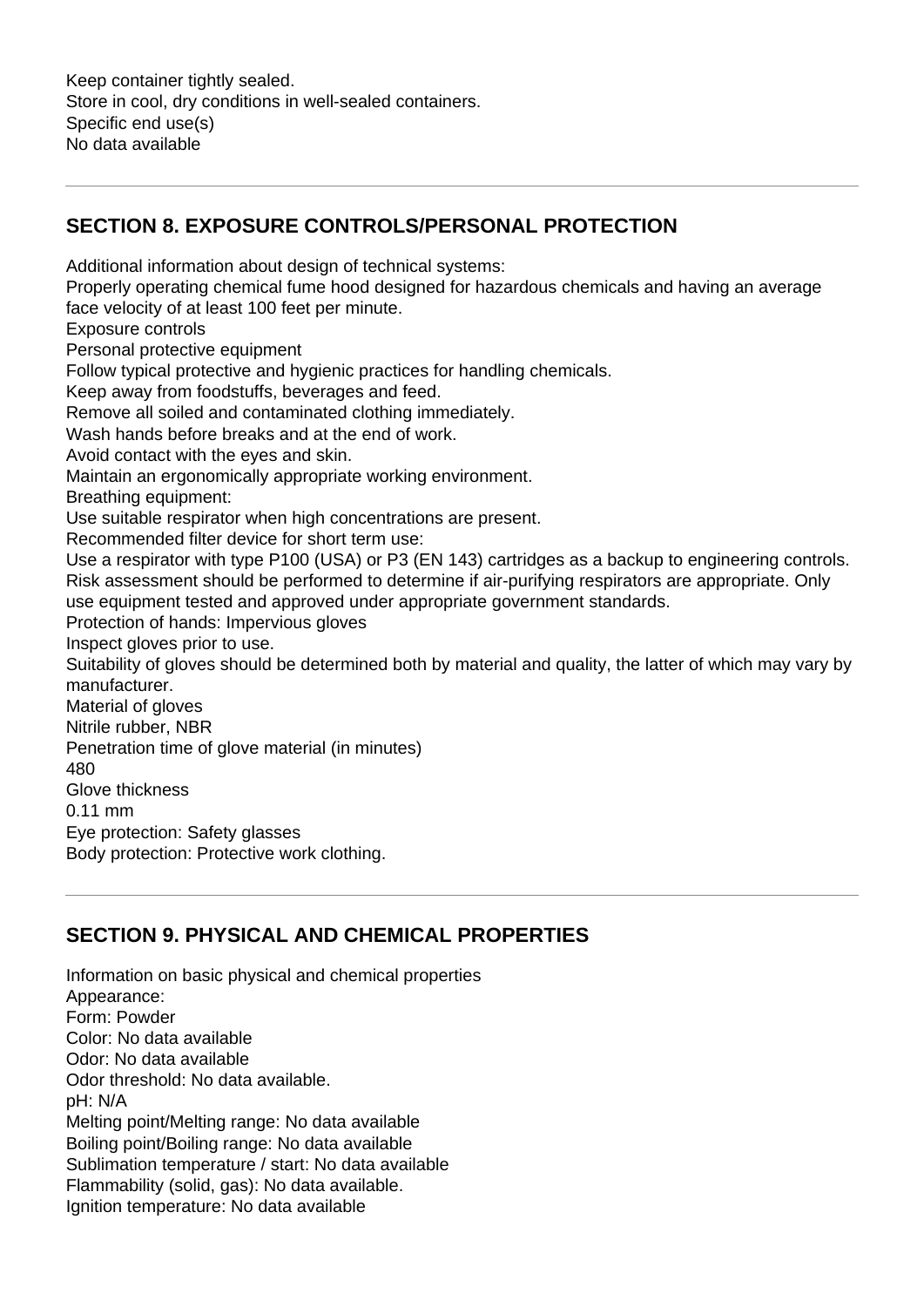Decomposition temperature: No data available Autoignition: No data available. Danger of explosion: No data available. Explosion limits: Lower: No data available Upper: No data available Vapor pressure: N/A Density at 20 °C (68 °F): No data available Relative density: No data available. Vapor density: N/A Evaporation rate: N/A Solubility in Water  $(H<sub>2</sub>O)$ : No data available Partition coefficient (n-octanol/water): No data available. Viscosity: Dynamic: N/A Kinematic: N/A Other information No data available

# **SECTION 10. STABILITY AND REACTIVITY**

**Reactivity** No data available Chemical stability Stable under recommended storage conditions. Thermal decomposition / conditions to be avoided: Decomposition will not occur if used and stored according to specifications. Possibility of hazardous reactions Reacts with strong oxidizing agents Conditions to avoid No data available Incompatible materials: Oxidizing agents Hazardous decomposition products: Metal oxide fume

# **SECTION 11. TOXICOLOGICAL INFORMATION**

Information on toxicological effects Acute toxicity: Harmful in contact with skin. Danger through skin absorption. The Registry of Toxic Effects of Chemical Substances (RTECS) contains acute toxicity data for this substance. LD/LC50 values that are relevant for classification: No data Skin irritation or corrosion: Causes skin irritation. Eye irritation or corrosion: Causes serious eye irritation. Sensitization: No sensitizing effects known. Germ cell mutagenicity: No effects known. Carcinogenicity:

EPA-D: Not classifiable as to human carcinogenicity: inadequate human and animal evidence of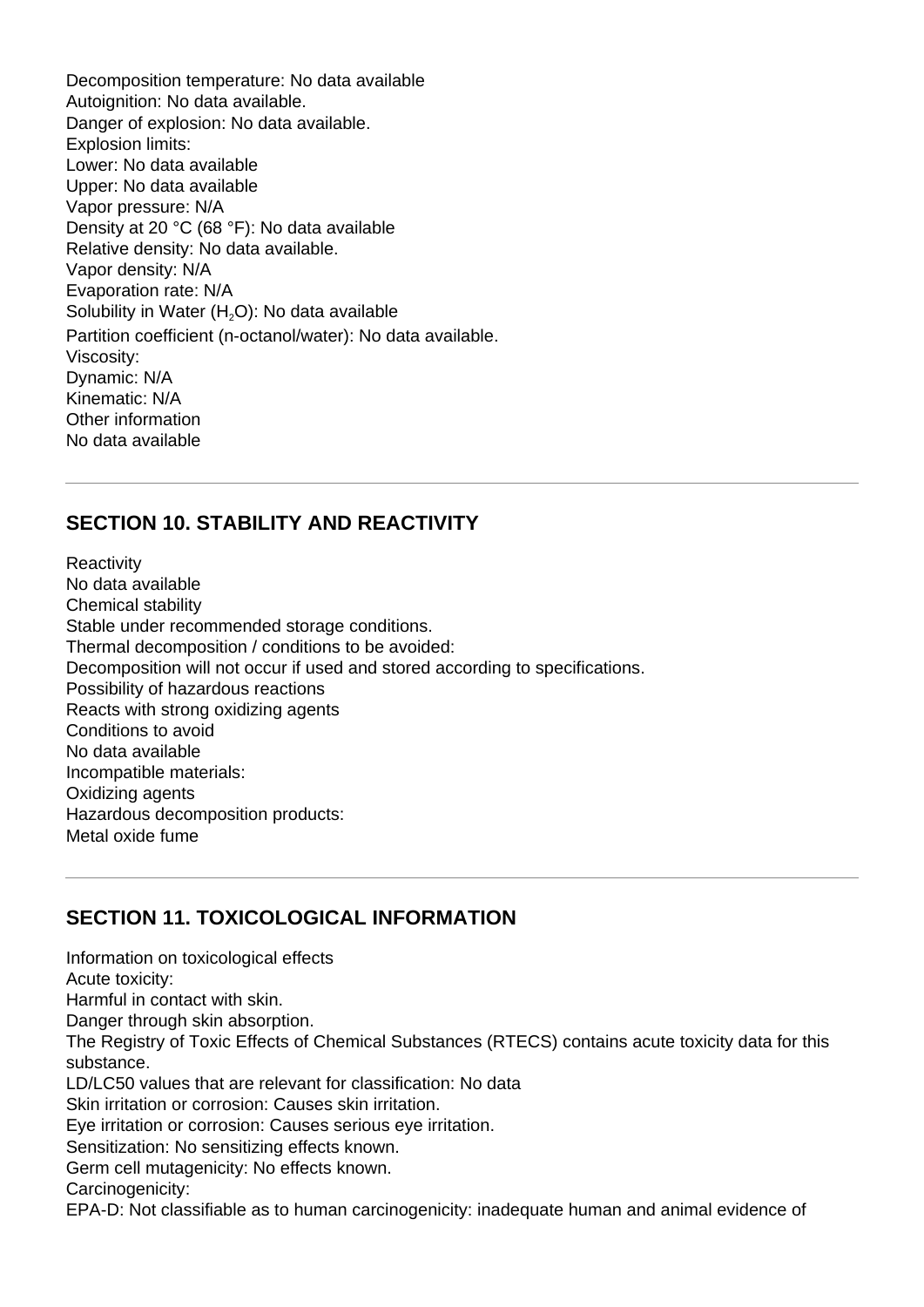carcinogenicity or no data are available.

Reproductive toxicity: No effects known.

Specific target organ system toxicity - repeated exposure: No effects known.

Specific target organ system toxicity - single exposure: May cause respiratory irritation.

Aspiration hazard: No effects known.

Subacute to chronic toxicity:

The Registry of Toxic Effects of Chemical Substances (RTECS) contains multiple dose toxicity data for this substance.

Additional toxicological information:

To the best of our knowledge the acute and chronic toxicity of this substance is not fully known.

#### **SECTION 12. ECOLOGICAL INFORMATION**

**Toxicity** Aquatic toxicity: No data available Persistence and degradability No data available Bioaccumulative potential No data available Mobility in soil No data available Additional ecological information: Do not allow material to be released to the environment without official permits. Do not allow undiluted product or large quantities to reach groundwater, water courses, or sewage systems. Avoid transfer into the environment. Results of PBT and vPvB assessment PBT: N/A vPvB: N/A Other adverse effects No data available

#### **SECTION 13. DISPOSAL CONSIDERATIONS**

Waste treatment methods Recommendation Consult official regulations to ensure proper disposal. Uncleaned packagings: Recommendation: Disposal must be made according to official regulations.

#### **SECTION 14. TRANSPORT INFORMATION**

UN-Number DOT, ADN, IMDG, IATA N/A UN proper shipping name DOT, ADN, IMDG, IATA N/A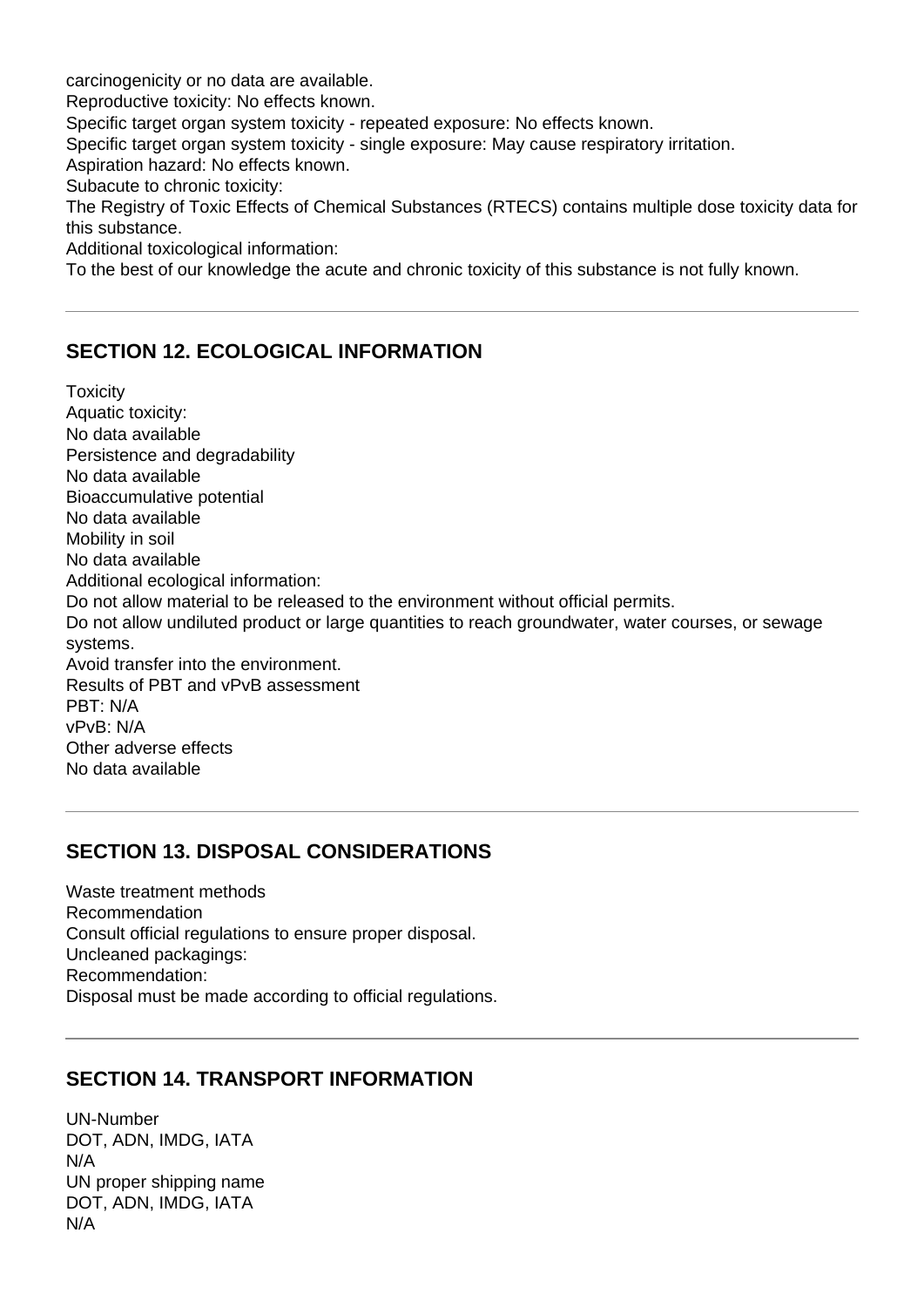Transport hazard class(es) DOT, ADR, ADN, IMDG, IATA Class N/A Packing group DOT, IMDG, IATA N/A Environmental hazards: N/A Special precautions for user N/A Transport in bulk according to Annex II of MARPOL73/78 and the IBC Code N/A Transport/Additional information: DOT Marine Pollutant (DOT): No

# **SECTION 15. REGULATORY INFORMATION**

Safety, health and environmental regulations/legislation specific for the substance or mixture GHS GHS label elements, including precautionary statements Hazard pictograms GHS07 Signal word: Warning Hazard statements H312 Harmful in contact with skin. H315 Causes skin irritation. H319 Causes serious eye irritation. H335 May cause respiratory irritation. Precautionary statements P261 Avoid breathing dust/fume/gas/mist/vapors/spray. P280 Wear protective gloves/protective clothing/eye protection/face protection. P305+P351+P338 IF IN EYES: Rinse cautiously with water for several minutes. Remove contact lenses, if present and easy to do. Continue rinsing. P304+P340 IF INHALED: Remove person to fresh air and keep comfortable for breathing. P405 Store locked up. P501 Dispose of contents/container in accordance with local/regional/national/international regulations. National regulations All components of this product are listed in the U.S. Environmental Protection Agency Toxic Substances Control Act Chemical substance Inventory. All components of this product are listed on the Canadian Domestic Substances List (DSL). SARA Section 313 (specific toxic chemical listings) 1344-43-0 Manganese(II) oxide California Proposition 65 Prop 65 - Chemicals known to cause cancer Substance is not listed. Prop 65 - Developmental toxicity